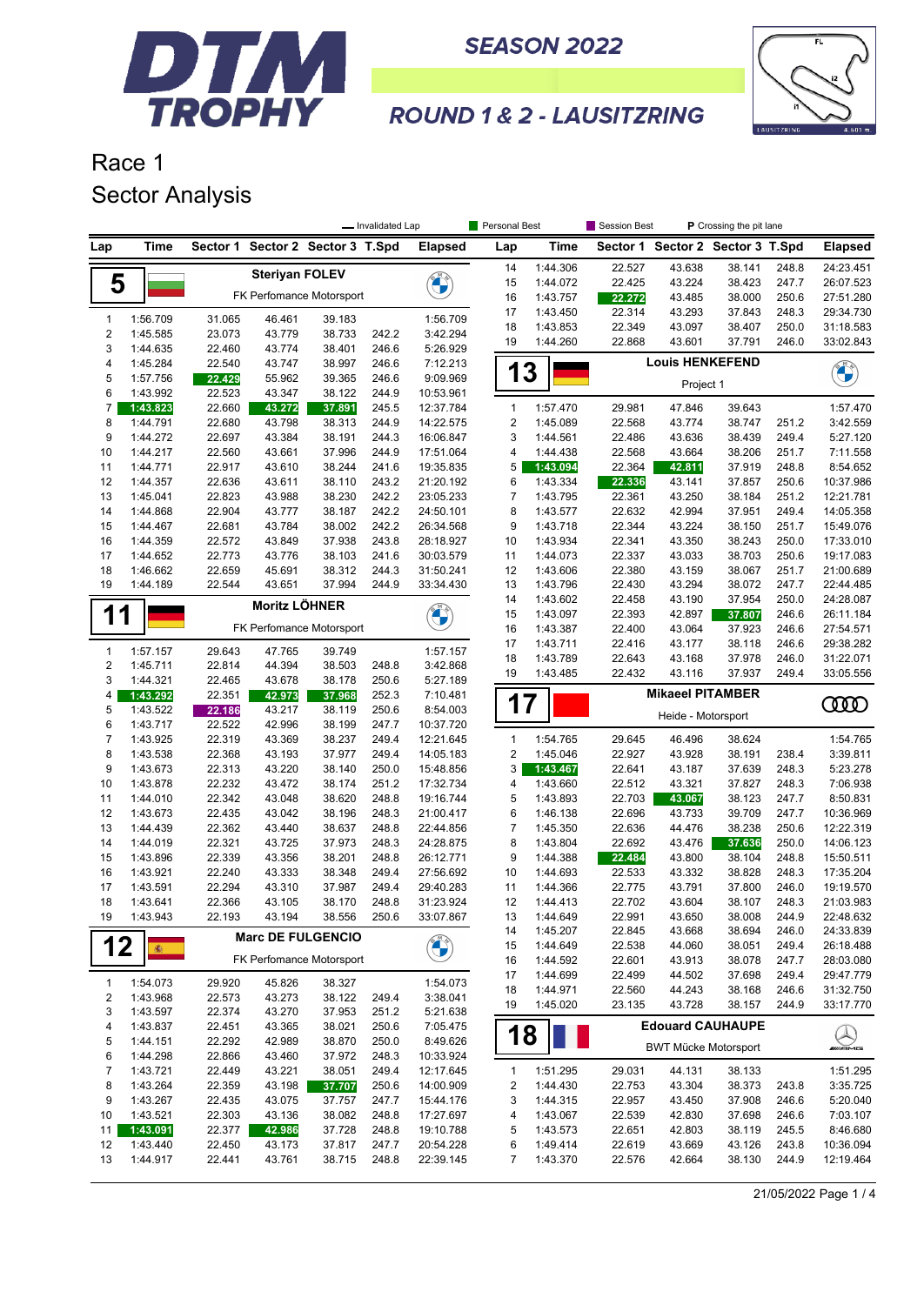



### **ROUND 1 & 2 - LAUSITZRING**

# Race 1 Sector Analysis

|                |                      |                  |                                  |                  | - Invalidated Lap |                        | Personal Best  |                      | Session Best     |                      | P Crossing the pit lane          |                |                        |
|----------------|----------------------|------------------|----------------------------------|------------------|-------------------|------------------------|----------------|----------------------|------------------|----------------------|----------------------------------|----------------|------------------------|
| Lap            | <b>Time</b>          |                  | Sector 1 Sector 2 Sector 3 T.Spd |                  |                   | <b>Elapsed</b>         | Lap            | Time                 |                  |                      | Sector 1 Sector 2 Sector 3 T.Spd |                | <b>Elapsed</b>         |
| 8              | 1:43.495             | 22.695           | 43.237                           | 37.563           | 245.5             | 14:02.959              | 3              | 1:45.188             | 22.979           | 43.791               | 38.418                           | 248.8          | 5:29.557               |
| 9              | 1:42.875             | 22.635           | 42.661                           | 37.579           | 243.2             | 15:45.834              | 4              | 1:44.393             | 22.679           | 43.566               | 38.148                           | 248.8          | 7:13.950               |
| 10             | 1:42.863             | 22.532           | 42.569                           | 37.762           | 244.9             | 17:28.697              | 5              | 1:45.993             | 22.823           | 44.915               | 38.255                           | 249.4          | 8:59.943               |
| 11             | 1:42.617             | 22.510           | 42.603                           | 37.504           | 244.9             | 19:11.314              | 6              | 1:44.888             | 23.156           | 43.618               | 38.114                           | 244.3          | 10:44.831              |
| 12             | 1:43.189             | 22.462           | 42.922                           | 37.805           | 245.5             | 20:54.503              | 7              | 1:44.494             | 22.674           | 43.496               | 38.324                           | 247.7          | 12:29.325              |
| 13             | 1:44.732             | 22.456           | 43.715                           | 38.561           | 246.6             | 22:39.235              | 8              | 1:44.157             | 22.646           | 43.313               | 38.198                           | 249.4          | 14:13.482              |
| 14<br>15       | 1:44.503<br>1:43.146 | 22.751<br>22.579 | 43.560<br>42.955                 | 38.192<br>37.612 | 246.6<br>245.5    | 24:23.738<br>26:06.884 | 9<br>10        | 1:43.833<br>1:44.133 | 22.431<br>22.552 | 43.378<br>43.680     | 38.024                           | 249.4<br>249.4 | 15:57.315<br>17:41.448 |
| 16             | 1:43.029             | 22.473           | 42.727                           | 37.829           | 244.3             | 27:49.913              | 11             | 1:44.059             | 22.574           | 43.456               | 37.901<br>38.029                 | 247.7          | 19:25.507              |
| 17             | 1:43.925             | 22.377           | 43.294                           | 38.254           | 247.7             | 29:33.838              | 12             | 1:43.983             | 22.557           | 43.330               | 38.096                           | 250.0          | 21:09.490              |
| 18             | 1:43.752             | 22.522           | 43.104                           | 38.126           | 246.0             | 31:17.590              | 13             | 1:44.470             | 22.686           | 43.540               | 38.244                           | 247.7          | 22:53.960              |
| 19             | 1:43.490             | 22.493           | 42.739                           | 38.258           | 246.0             | 33:01.080              | 14             | 1:45.534             | 23.529           | 43.753               | 38.252                           | 243.2          | 24:39.494              |
|                |                      |                  | Rodrigo Dias ALMEIDA             |                  |                   |                        | 15             | 1:44.448             | 22.561           | 43.885               | 38.002                           | 246.6          | 26:23.942              |
| 19             |                      |                  |                                  |                  |                   |                        | 16             | 1:44.525             | 22.850           | 43.564               | 38.111                           | 244.9          | 28:08.467              |
|                |                      |                  | <b>BWT Mücke Motorsport</b>      |                  |                   | <b><i>UNI</i>AME</b>   | 17             | 1:44.631             | 22.547           | 44.045               | 38.039                           | 247.1          | 29:53.098              |
| $\mathbf{1}$   | 1:53.715             | 29.685           | 45.488                           | 38.542           |                   | 1:53.715               | 18             | 1:44.357             | 22.599           | 43.606               | 38.152                           | 247.1          | 31:37.455              |
| $\sqrt{2}$     | 1:43.843             | 22.642           | 42.981                           | 38.220           | 246.0             | 3:37.558               | 19             | 1:44.116             | 22.577           | 43.486               | 38.053                           | 247.7          | 33:21.571              |
| 3              | 1:43.992             | 22.599           | 43.148                           | 38.245           | 246.6             | 5:21.550               |                |                      |                  | <b>Daniel GREGOR</b> |                                  |                | 電                      |
| 4              | 1:44.291             | 22.820           | 43.351                           | 38.120           | 247.1             | 7:05.841               | 25             |                      |                  | KÜS Team Bernhard    |                                  |                | PORSCHE                |
| 5              | 1:43.285             | 22.457           | 42.737                           | 38.091           | 244.9             | 8:49.126               |                |                      |                  |                      |                                  |                |                        |
| 6              | 1:42.918             | 22.571           | 42.662                           | 37.685           | 243.2             | 10:32.044              | $\mathbf{1}$   | 1:56.169             | 29.758           | 47.446               | 38.965                           |                | 1:56.169               |
| 7              | 1:43.261             | 22.564           | 42.826                           | 37.871           | 246.6             | 12:15.305              | $\overline{c}$ | 1:44.326             | 23.128           | 43.405               | 37.793                           | 247.7          | 3:40.495               |
| 8              | 1:43.419             | 22.594           | 42.927                           | 37.898           | 247.1             | 13:58.724              | 3              | 1:43.748             | 22.531           | 43.013               | 38.204                           | 243.8          | 5:24.243               |
| 9              | 1:43.673             | 22.655           | 42.849                           | 38.169           | 243.8             | 15:42.397              | 4              | 1:43.984             | 22.340           | 43.551               | 38.093                           | 248.8          | 7:08.227               |
| 10<br>11       | 1:43.752<br>1:43.621 | 22.601<br>22.634 | 42.892<br>43.155                 | 38.259<br>37.832 | 246.0<br>244.3    | 17:26.149<br>19:09.770 | 5              | 1:43.378<br>1:43.598 | 22.416<br>22.366 | 42.927<br>43.251     | 38.035<br>37.981                 | 247.1<br>248.3 | 8:51.605<br>10:35.203  |
| 12             | 1:43.529             | 22.553           | 42.719                           | 38.257           | 243.8             | 20:53.299              | 6<br>7         | 1:44.039             | 22.686           | 43.236               | 38.117                           | 244.9          | 12:19.242              |
| 13             | 1:43.798             | 22.582           | 43.139                           | 38.077           | 244.9             | 22:37.097              | 8              | 1:44.855             | 22.591           | 43.956               | 38.308                           | 246.0          | 14:04.097              |
| 14             | 1:43.853             | 22.834           | 43.132                           | 37.887           | 246.0             | 24:20.950              | 9              | 1:44.007             | 22.665           | 43.054               | 38.288                           | 246.6          | 15:48.104              |
| 15             | 1:43.539             | 22.672           | 42.994                           | 37.873           | 244.9             | 26:04.489              | 10             | 1:43.581             | 22.655           | 43.008               | 37.918                           | 244.9          | 17:31.685              |
| 16             | 1:44.312             | 22.595           | 43.713                           | 38.004           | 243.2             | 27:48.801              | 11             | 1:44.488             | 22.478           | 43.180               | 38.830                           | 246.0          | 19:16.173              |
| 17             | 1:43.108             | 22.596           | 42.748                           | 37.764           | 242.7             | 29:31.909              | 12             | 1:43.883             | 22.443           | 43.251               | 38.189                           | 246.0          | 21:00.056              |
| 18             | 1:43.407             | 22.693           | 43.086                           | 37.628           | 241.1             | 31:15.316              | 13             | 1:44.073             | 22.635           | 43.325               | 38.113                           | 246.6          | 22:44.129              |
| 19             | 1:43.123             | 22.650           | 42.749                           | 37.724           | 241.6             | 32:58.439              | 14             | 1:43.634             | 22.518           | 43.163               | 37.953                           | 246.6          | 24:27.763              |
|                |                      |                  | <b>Alexandre PAPADOPULOS</b>     |                  |                   |                        | 15             | 1:44.592             | 22.633           | 43.817               | 38.142                           | 244.9          | 26:12.355              |
| 21             |                      |                  |                                  |                  |                   |                        | 16             | 1:43.957             | 22.422           | 43.321               | 38.214                           | 246.6          | 27:56.312              |
|                |                      |                  | Selleslagh Racing Team (SRT)     |                  |                   | <b><i>INNE</i></b>     | 17             | 1:43.533             | 22.368           | 43.106               | 38.059                           | 246.0          | 29:39.845              |
| $\mathbf{1}$   | 1:58.115             | 30.410           | 47.761                           | 39.944           |                   | 1:58.115               | 18<br>19       | 1:43.586<br>1:44.672 | 22.489<br>22.530 | 43.018<br>42.959     | 38.079<br>39.183                 | 246.6<br>246.6 | 31:23.431<br>33:08.103 |
| $\sqrt{2}$     | 1:45.845             | 23.033           | 44.145                           | 38.667           | 241.6             | 3:43.960               |                |                      |                  |                      |                                  |                |                        |
| 3              | 1:44.761             | 23.002           | 43.325                           | 38.434           | 240.0             | 5:28.721               | 26             | ्रें                 |                  | <b>Ricky CAPO</b>    |                                  |                | 舞台                     |
| 4              | 1:44.908             | 22.987           | 43.615                           | 38.306           | 238.4             | 7:13.629               |                |                      |                  | KÜS Team Bernhard    |                                  |                | PORSCHE                |
| 5              | 1:44.605             | 22.893           | 43.514                           | 38.198           | 240.5             | 8:58.234               |                |                      |                  |                      |                                  |                |                        |
| 6<br>7         | 1:44.314<br>1:44.481 | 22.798<br>22.975 | 43.190<br>43.304                 | 38.326<br>38.202 | 240.0<br>238.4    | 10:42.548<br>12:27.029 | 1<br>2         | 1:50.836<br>1:44.440 | 28.872<br>22.728 | 43.940<br>43.606     | 38.024<br>38.106                 | 246.0          | 1:50.836<br>3:35.276   |
| 8              | 1:44.445             | 22.918           | 43.362                           | 38.165           | 240.5             | 14:11.474              | 3              | 1:43.685             | 22.474           | 43.251               | 37.960                           | 246.6          | 5:18.961               |
| 9              | 1:44.213             | 22.864           | 43.246                           | 38.103           | 239.5             | 15:55.687              | 4              | 1:43.480             | 22.543           | 43.034               | 37.903                           | 245.5          | 7:02.441               |
| 10             | 1:44.371             | 23.006           | 43.302                           | 38.063           | 240.0             | 17:40.058              | 5              | 1:43.675             | 22.621           | 42.881               | 38.173                           | 244.9          | 8:46.116               |
| 11             | 1:44.379             | 22.954           | 43.204                           | 38.221           | 240.5             | 19:24.437              | 6              | 1:44.277             | 22.331           | 44.133               | 37.813                           | 246.0          | 10:30.393              |
| 12             | 1:44.425             | 22.885           | 43.297                           | 38.243           | 240.0             | 21:08.862              | 7              | 1:43.669             | 22.518           | 43.328               | 37.823                           | 250.6          | 12:14.062              |
| 13             | 1:48.303P            | 22.934           | 43.376                           | 41.993           | 238.9             | 22:57.165              | 8              | 1:43.395             | 22.439           | 43.181               | 37.775                           | 249.4          | 13:57.457              |
| 14             | 3:22.311             | 1:57.546         | 46.527                           | 38.238           | 163.4             | 26:19.476              | 9              | 1:43.534             | 22.560           | 43.010               | 37.964                           | 247.1          | 15:40.991              |
| 15             | 1:44.514             | 22.834           | 43.298                           | 38.382           | 241.1             | 28:03.990              | 10             | 1:43.874             | 22.546           | 43.366               | 37.962                           | 247.1          | 17:24.865              |
| 16             | 1:44.885             | 22.834           | 43.508                           | 38.543           | 239.5             | 29:48.875              | 11             | 1:43.446             | 22.461           | 43.136               | 37.849                           | 247.7          | 19:08.311              |
| 17             | 1:44.467             | 22.795           | 43.323                           | 38.349           | 238.9             | 31:33.342              | 12             | 1:43.892             | 22.555           | 43.305               | 38.032                           | 247.1          | 20:52.203              |
| 18             | 1:45.199             | 22.920           | 43.770                           | 38.509           | 240.5             | 33:18.541              | 13             | 1:43.851             | 22.625           | 43.253               | 37.973                           | 246.6          | 22:36.054              |
|                |                      |                  | <b>Jordan WALLACE</b>            |                  |                   |                        | 14             | 1:43.801             | 22.667           | 43.163               | 37.971                           | 246.6          | 24:19.855              |
| 23             |                      |                  | FK Perfomance Motorsport         |                  |                   | <b>CALCIO</b>          | 15<br>16       | 1:43.675<br>1:45.694 | 22.656<br>22.726 | 43.223<br>44.719     | 37.796<br>38.249                 | 244.9<br>243.8 | 26:03.530<br>27:49.224 |
|                |                      |                  |                                  |                  |                   |                        | 17             | 1:43.878             | 22.617           | 43.213               | 38.048                           | 247.1          | 29:33.102              |
| $\mathbf{1}$   | 1:57.625             | 30.909           | 46.805                           | 39.911           |                   | 1:57.625               | 18             | 1:43.922             | 22.526           | 43.262               | 38.134                           | 246.0          | 31:17.024              |
| $\overline{2}$ | 1:46.744             | 23.074           | 44.782                           | 38.888           | 246.0             | 3:44.369               | 19             | 1:43.721             | 22.383           | 43.250               | 38.088                           | 248.3          | 33:00.745              |

21/05/2022 Page 2 / 4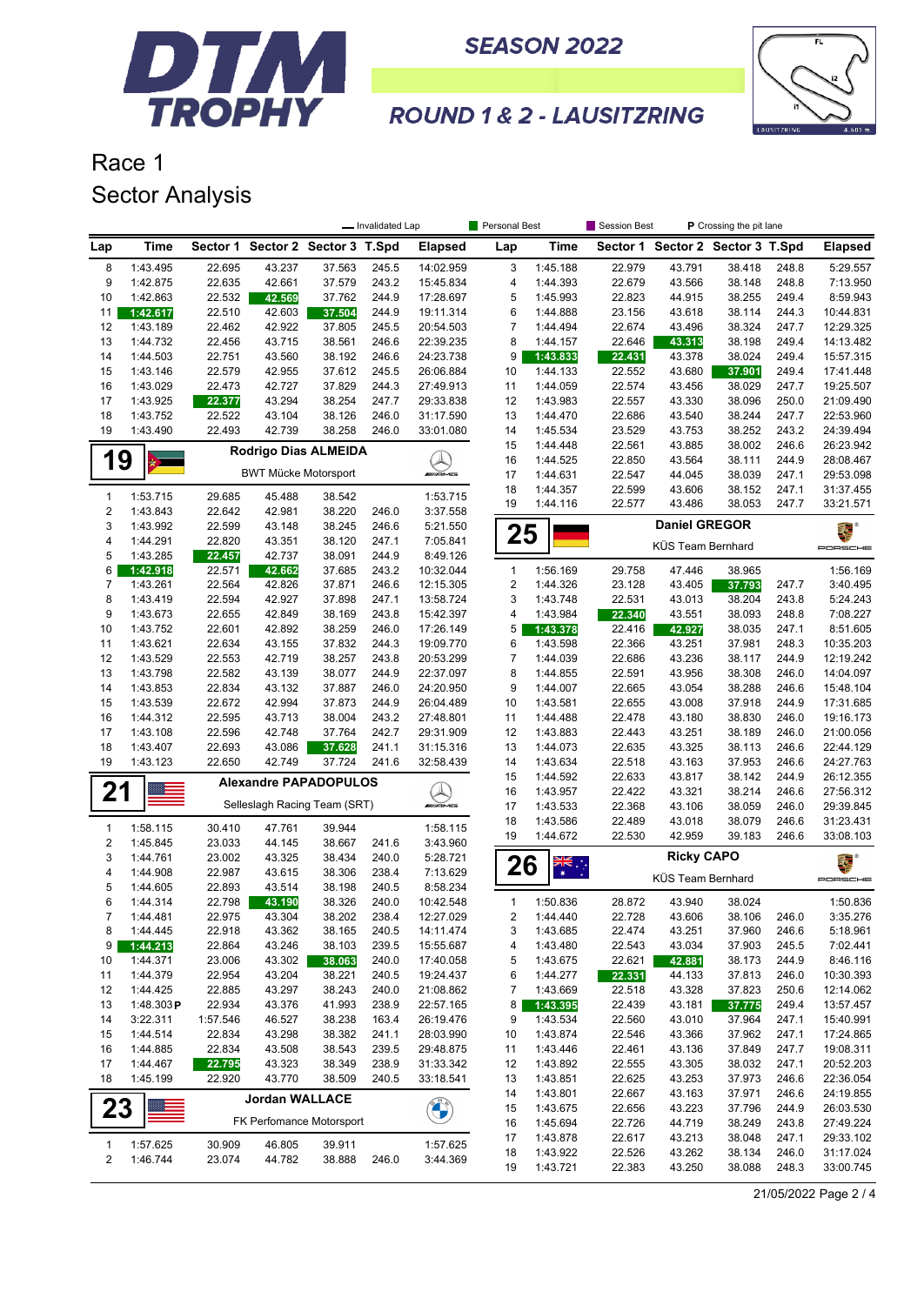



## **ROUND 1 & 2 - LAUSITZRING**

### Race 1 Sector Analysis

|                         |                      |                  |                                  |                  | - Invalidated Lap |                        | Personal Best    |                      | Session Best     |                       | P Crossing the pit lane          |                |                        |
|-------------------------|----------------------|------------------|----------------------------------|------------------|-------------------|------------------------|------------------|----------------------|------------------|-----------------------|----------------------------------|----------------|------------------------|
| Lap                     | Time                 |                  | Sector 1 Sector 2 Sector 3 T.Spd |                  |                   | <b>Elapsed</b>         | Lap              | Time                 |                  |                       | Sector 1 Sector 2 Sector 3 T.Spd |                | <b>Elapsed</b>         |
|                         |                      |                  | <b>Thiago VIVACQUA</b>           |                  |                   |                        | $\mathbf{1}$     | 1:55.639             | 30.712           | 46.028                | 38.899                           |                | 1:55.639               |
| 31                      | $\hat{\bullet}$      |                  |                                  |                  |                   | <b>COO</b>             | $\sqrt{2}$       | 1:45.760             | 23.565           | 44.101                | 38.094                           | 247.1          | 3:41.399               |
|                         |                      |                  | Heide - Motorsport               |                  |                   |                        | 3                | 1:44.397             | 22.899           | 43.535                | 37.963                           | 247.1          | 5:25.796               |
| $\mathbf{1}$            | 1:49.397             | 28.010           | 43.748                           | 37.639           |                   | 1:49.397               | 4                | 1:43.976             | 22.895           | 43.339                | 37.742                           | 246.0          | 7:09.772               |
| $\overline{2}$          | 1:43.128             | 22.566           | 42.878                           | 37.684           | 247.7             | 3:32.525               | 5                | 1:44.336             | 22.740           | 43.761                | 37.835                           | 248.8          | 8:54.108               |
| 3                       | 1:43.172             | 22.613           | 42.945                           | 37.614           | 248.8             | 5:15.697               | 6                | 1:44.266             | 22.831           | 43.665                | 37.770                           | 248.3          | 10:38.374              |
| 4                       | 1:42.616             | 22.447           | 42.791                           | 37.378           | 250.0             | 6:58.313               | $\overline{7}$   | 1:44.297             | 22.876           | 43.322                | 38.099                           | 248.3          | 12:22.671              |
| 5                       | 1:42.879             | 22.438           | 42.870                           | 37.571           | 249.4             | 8:41.192               | 8<br>9           | 1:44.057<br>1:44.229 | 22.702<br>22.778 | 43.364<br>43.031      | 37.991<br>38.420                 | 250.6<br>246.6 | 14:06.728<br>15:50.957 |
| 6                       | 1:42.424             | 22.443           | 42.656                           | 37.325           | 248.8             | 10:23.616              | 10               | 1:44.517             | 22.763           | 43.510                | 38.244                           | 247.1          | 17:35.474              |
| 7                       | 1:42.478             | 22.555           | 42.603                           | 37.320           | 249.4             | 12:06.094              | 11               | 1:44.301             | 22.918           | 43.595                | 37.788                           | 247.7          | 19:19.775              |
| 8                       | 1:42.600             | 22.660           | 42.542                           | 37.398           | 250.6             | 13:48.694              | 12               | 1:44.451             | 22.992           | 43.272                | 38.187                           | 247.7          | 21:04.226              |
| 9                       | 1:42.522             | 22.578           | 42.617                           | 37.327           | 248.8             | 15:31.216              | 13               | 1:45.066             | 23.035           | 43.663                | 38.368                           | 247.1          | 22:49.292              |
| 10                      | 1:42.629             | 22.651           | 42.615                           | 37.363           | 247.1             | 17:13.845              | 14               | 1:43.833             | 22.698           | 43.306                | 37.829                           | 248.3          | 24:33.125              |
| 11                      | 1:42.796             | 22.558           | 42.775                           | 37.463           | 249.4             | 18:56.641              | 15               | 1:44.195             | 22.690           | 43.745                | 37.760                           | 247.1          | 26:17.320              |
| 12<br>13                | 1:42.966<br>1:42.657 | 22.593<br>22.563 | 42.893<br>42.722                 | 37.480<br>37.372 | 248.3<br>248.3    | 20:39.607<br>22:22.264 | 16               | 1:45.404             | 23.058           | 43.920                | 38.426                           | 243.8          | 28:02.724              |
| 14                      | 1:43.253             | 22.570           | 43.153                           | 37.530           | 249.4             | 24:05.517              | 17               | 1:44.213             | 22.763           | 43.866                | 37.584                           | 247.1          | 29:46.937              |
| 15                      | 1:42.957             | 22.540           | 42.977                           | 37.440           | 247.7             | 25:48.474              | 18               | 1:44.368             | 22.665           | 43.770                | 37.933                           | 246.6          | 31:31.305              |
| 16                      | 1:43.095             | 22.569           | 42.886                           | 37.640           | 247.7             | 27:31.569              | 19               | 1:45.860             | 23.150           | 44.346                | 38.364                           | 244.3          | 33:17.165              |
| 17                      | 1:43.068             | 22.681           | 42.909                           | 37.478           | 246.6             | 29:14.637              |                  |                      |                  | <b>Jacob RIEGEL</b>   |                                  |                |                        |
| 18                      | 1:42.983             | 22.745           | 42.864                           | 37.374           | 247.1             | 30:57.620              | 63               |                      |                  |                       |                                  |                |                        |
| 19                      | 1:43.030             | 22.692           | 42.748                           | 37.590           | 247.7             | 32:40.650              |                  |                      |                  | <b>Speed Monkeys</b>  |                                  |                |                        |
|                         |                      |                  | <b>Theo OEVERHAUS</b>            |                  |                   |                        | $\mathbf{1}$     | 1:55.475             | 29.958           | 46.521                | 38.996                           |                | 1:55.475               |
| 34                      |                      |                  |                                  |                  |                   | <b>BALL</b>            | $\boldsymbol{2}$ | 1:44.868             | 22.896           | 43.475                | 38.497                           | 244.9          | 3:40.343               |
|                         |                      |                  | Walkenhorst Motorsport           |                  |                   |                        | 3                | 1:44.288             | 22.727           | 43.364                | 38.197                           | 242.7          | 5:24.631               |
| 1                       | 1:52.865             | 29.696           | 44.778                           | 38.391           |                   | 1:52.865               | 4                | 1:43.975             | 22.392           | 43.413                | 38.170                           | 247.1          | 7:08.606               |
| $\overline{2}$          | 1:43.917             | 22.745           | 42.880                           | 38.292           | 246.0             | 3:36.782               | 5                | 1:44.232             | 22.463           | 43.902                | 37.867                           | 247.1          | 8:52.838               |
| 3                       | 1:43.966             | 22.514           | 43.135                           | 38.317           | 248.3             | 5:20.748               | 6                | 1:43.679             | 22.450           | 42.723                | 38.506                           | 246.0          | 10:36.517              |
| 4                       | 1:43.209             | 22.359           | 42.835                           | 38.015           | 249.4             | 7:03.957               | 7<br>8           | 1:43.317<br>1:44.761 | 22.438<br>22.601 | 42.986<br>43.461      | 37.893<br>38.699                 | 249.4<br>249.4 | 12:19.834<br>14:04.595 |
| 5                       | 1:43.288             | 22.459           | 42.729                           | 38.100           | 248.3             | 8:47.245               | 9                | 1:43.730             | 22.516           | 42.964                | 38.250                           | 247.7          | 15:48.325              |
| 6                       | 1:44.090             | 22.378           | 43.476                           | 38.236           | 248.8             | 10:31.335              | 10               | 1:43.579             | 22.657           | 43.092                | 37.830                           | 244.3          | 17:31.904              |
| $\overline{7}$          | 1:43.399             | 22.505           | 42.841                           | 38.053           | 248.8             | 12:14.734              | 11               | 1:44.627             | 22.508           | 43.239                | 38.880                           | 246.0          | 19:16.531              |
| 8                       | 1:43.371             | 22.524           | 42.945                           | 37.902           | 248.3             | 13:58.105              | 12               | 1:44.408             | 22.888           | 43.500                | 38.020                           | 246.6          | 21:00.939              |
| 9                       | 1:43.560             | 22.486           | 42.983                           | 38.091           | 248.3             | 15:41.665              | 13               | 1:44.302             | 22.588           | 43.100                | 38.614                           | 246.0          | 22:45.241              |
| 10                      | 1:43.769             | 22.435           | 43.139                           | 38.195           | 248.3             | 17:25.434              | 14               | 1:43.938             | 22.517           | 43.496                | 37.925                           | 247.1          | 24:29.179              |
| 11<br>12                | 1:43.490             | 22.503           | 42.885                           | 38.102           | 247.7             | 19:08.924              | 15               | 1:43.879             | 22.387           | 43.202                | 38.290                           | 248.3          | 26:13.058              |
| 13                      | 1:43.690<br>1:44.001 | 22.504<br>22.611 | 42.970<br>43.103                 | 38.216<br>38.287 | 247.7<br>247.1    | 20:52.614<br>22:36.615 | 16               | 1:43.960             | 22.424           | 43.024                | 38.512                           | 247.1          | 27:57.018              |
| 14                      | 1:43.630             | 22.506           | 43.041                           | 38.083           | 247.7             | 24:20.245              | 17               | 1:43.534             | 22.368           | 43.029                | 38.137                           | 248.8          | 29:40.552              |
| 15                      | 1:43.823             | 22.521           | 43.303                           | 37.999           | 247.7             | 26:04.068              | 18               | 1:43.721             | 22.372           | 43.000                | 38.349                           | 248.3          | 31:24.273              |
| 16                      | 1:44.301             | 22.531           | 43.686                           | 38.084           | 246.0             | 27:48.369              | 19               | 1:43.646             | 22.373           | 42.884                | 38.389                           | 247.7          | 33:07.919              |
| 17                      | 1:44.119             | 22.588           | 43.442                           | 38.089           | 245.5             | 29:32.488              |                  |                      |                  | <b>Matias SALONEN</b> |                                  |                |                        |
| 18                      | 1:43.960             | 22.525           | 43.074                           | 38.361           | 248.3             | 31:16.448              | 66               |                      |                  | T3 Motorsport         |                                  |                | ന്ത                    |
| 19                      | 1:44.034             | 22.614           | 43.209                           | 38.211           | 246.6             | 33:00.482              |                  |                      |                  |                       |                                  |                |                        |
|                         |                      |                  | <b>Colin CARESANI</b>            |                  |                   |                        | 1                | 1:53.137             | 29.245           | 45.587                | 38.305                           |                | 1:53.137               |
| 47                      |                      |                  |                                  |                  |                   | <b>CONTRACTOR</b>      | 2                | 1:43.821             | 22.843           | 43.052                | 37.926                           | 249.4          | 3:36.958               |
|                         |                      |                  | Project 1                        |                  |                   |                        | 3                | 1:44.105             | 22.805           | 43.253                | 38.047                           | 249.4          | 5:21.063               |
| 1                       | 1:54.713             | 29.766           | 46.508                           | 38.439           |                   | 1:54.713               | 4                | 1:43.370             | 22.380           | 43.199                | 37.791                           | 251.2          | 7:04.433               |
| $\overline{\mathbf{c}}$ | 1:44.397             | 22.838           | 43.461                           | 38.098           | 246.0             | 3:39.110               | 5<br>6           | 1:43.144<br>1:44.008 | 22.351<br>22.368 | 42.990<br>43.518      | 37.803<br>38.122                 | 250.6<br>250.6 | 8:47.577<br>10:31.585  |
| 3                       | 1:43.511             | 22.464           | 43.029                           | 38.018           | 247.1             | 5:22.621               | 7                | 1:43.261             | 22.477           | 43.127                | 37.657                           | 251.2          | 12:14.846              |
| 4                       | 1:43.632             | 22.365           | 43.229                           | 38.038           | 250.0             | 7:06.253               | 8                | 1:43.317             | 22.597           | 43.108                | 37.612                           | 251.2          | 13:58.163              |
| 5                       | 1:43.352             | 22.273           | 43.032                           | 38.047           | 250.6             | 8:49.605               | 9                | 1:43.620             | 22.510           | 43.300                | 37.810                           | 251.2          | 15:41.783              |
| 6                       | 1:43.305             | 22.351           | 42.905                           | 38.049           | 248.3             | 10:32.910              | 10               | 1:43.776             | 22.718           | 43.160                | 37.898                           | 248.3          | 17:25.559              |
| 7                       | 1:43.347             | 22.419           | 42.951                           | 37.977           | 249.4             | 12:16.257              | 11               | 1:43.630             | 22.641           | 43.267                | 37.722                           | 249.4          | 19:09.189              |
| 8                       | 1:43.149             | 22.314           | 42.906                           | 37.929           | 250.6             | 13:59.406              | 12               | 1:43.519             | 22.425           | 43.214                | 37.880                           | 251.7          | 20:52.708              |
| 9                       | 1:43.241             | 22.345           | 43.008                           | 37.888           | 251.2             | 15:42.647              | 13               | 1:44.494             | 22.662           | 43.457                | 38.375                           | 251.2          | 22:37.202              |
| 10                      | 2:08.119P            | 22.495           | 43.270                           | 1:02.354         | 252.3             | 17:50.766              | 14               | 1:43.151             | 22.488           | 43.140                | 37.523                           | 250.6          | 24:20.353              |
| 48                      |                      |                  | <b>Sophie HOFMANN</b>            |                  |                   |                        | 15               | 1:44.558             | 22.510           | 44.018                | 38.030                           | 250.0          | 26:04.911              |
|                         |                      |                  | Heide - Motorsport               |                  |                   | <b>COOD</b>            | 16               | 1:44.672             | 22.367           | 43.993                | 38.312                           | 252.3          | 27:49.583              |
|                         |                      |                  |                                  |                  |                   |                        | 17               | 1:43.845             | 22.471           | 43.295                | 38.079                           | 249.4          | 29:33.428              |

21/05/2022 Page 3 / 4